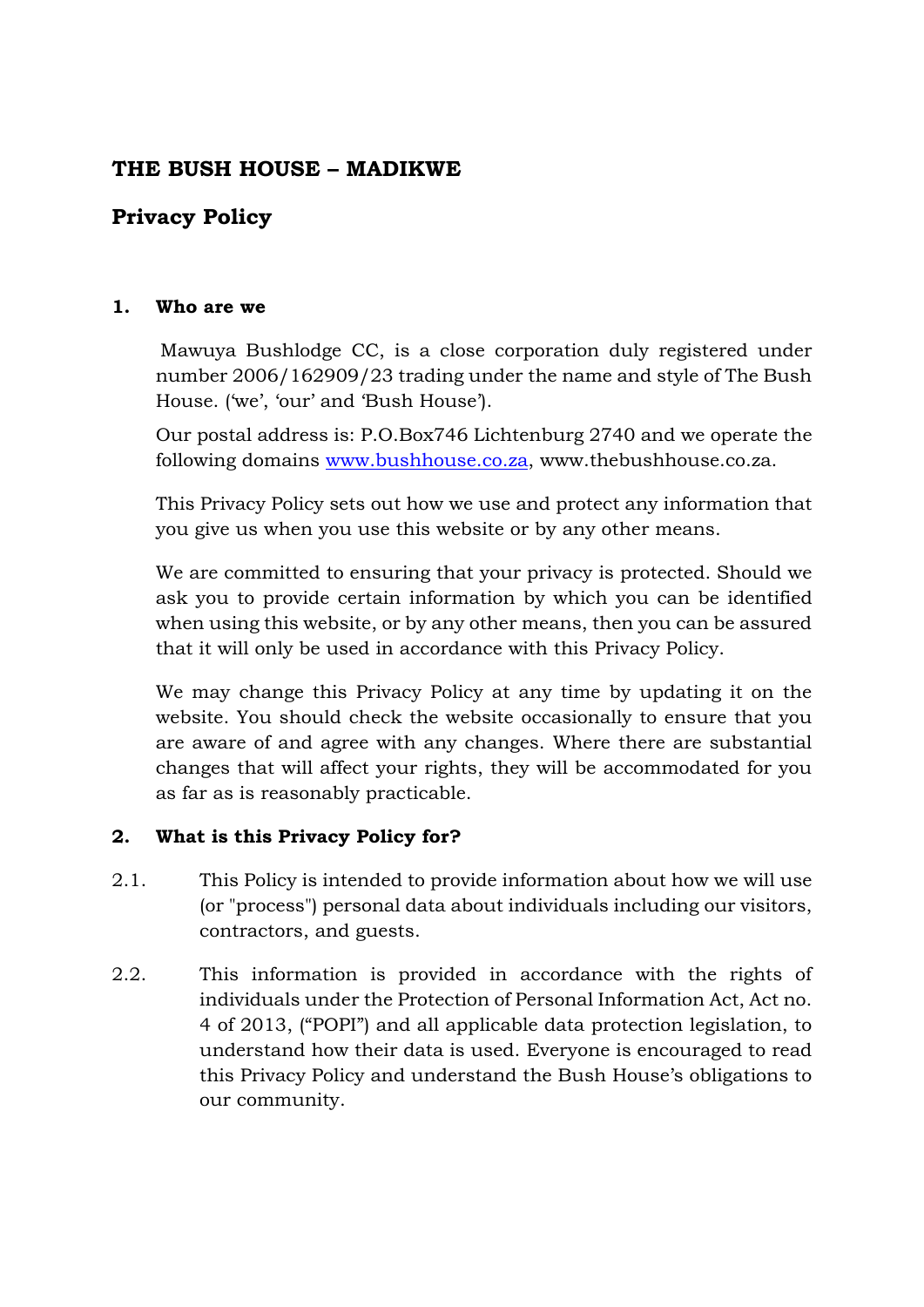- 2.3. This Privacy Policy applies alongside any other information we may provide about a particular use of personal data, for example; when collecting data via an online or paper form.
- 2.4. This Privacy Policy also applies in addition to the Bush House's other relevant terms and conditions and policies, including:
	- (a) any reservation for accommodation;
	- (b) any service or employment or consulting, permanent or temporary, contract between the Bush House and its staff or third parties.
- 2.5 Anyone who works for, or acts on behalf of, the Bush House (including staff and volunteers) should also be aware of and comply with this Privacy Policy, which also provides further information about how personal data about those individuals will be used.

#### **3. Responsibility for Data Protection**

- 3.1. We have notified the Information Commissioners Office in accordance with the terms of POPI that we may obtain information about visitors to our website. For the purposes of POPI the data controller is the Bush House and we have appointed a nominated representative as our Privacy Officer. Our Privacy Officer will deal with all your requests and enquiries concerning the use of your personal data (see section on Your Rights below) and shall endeavour to ensure that all personal data is processed in compliance with this Privacy Policy and all applicable data protection legislation.
- 3.2. The Privacy Officer is Sue Morrison.

#### **4. Why we need to process Personal Data**

- 4.1. In order to carry out its ordinary duties to visitors, guests, staff, third parties and members of and the North West Parks Board we may process a wide range of personal data about individuals as part of its daily operation.
- 4.2. Some of this activity we need to carry out in order to fulfil our legal rights, duties or obligations in terms of a reservation for accommodation or a staff contract or where you have given permission for us to use your personal data.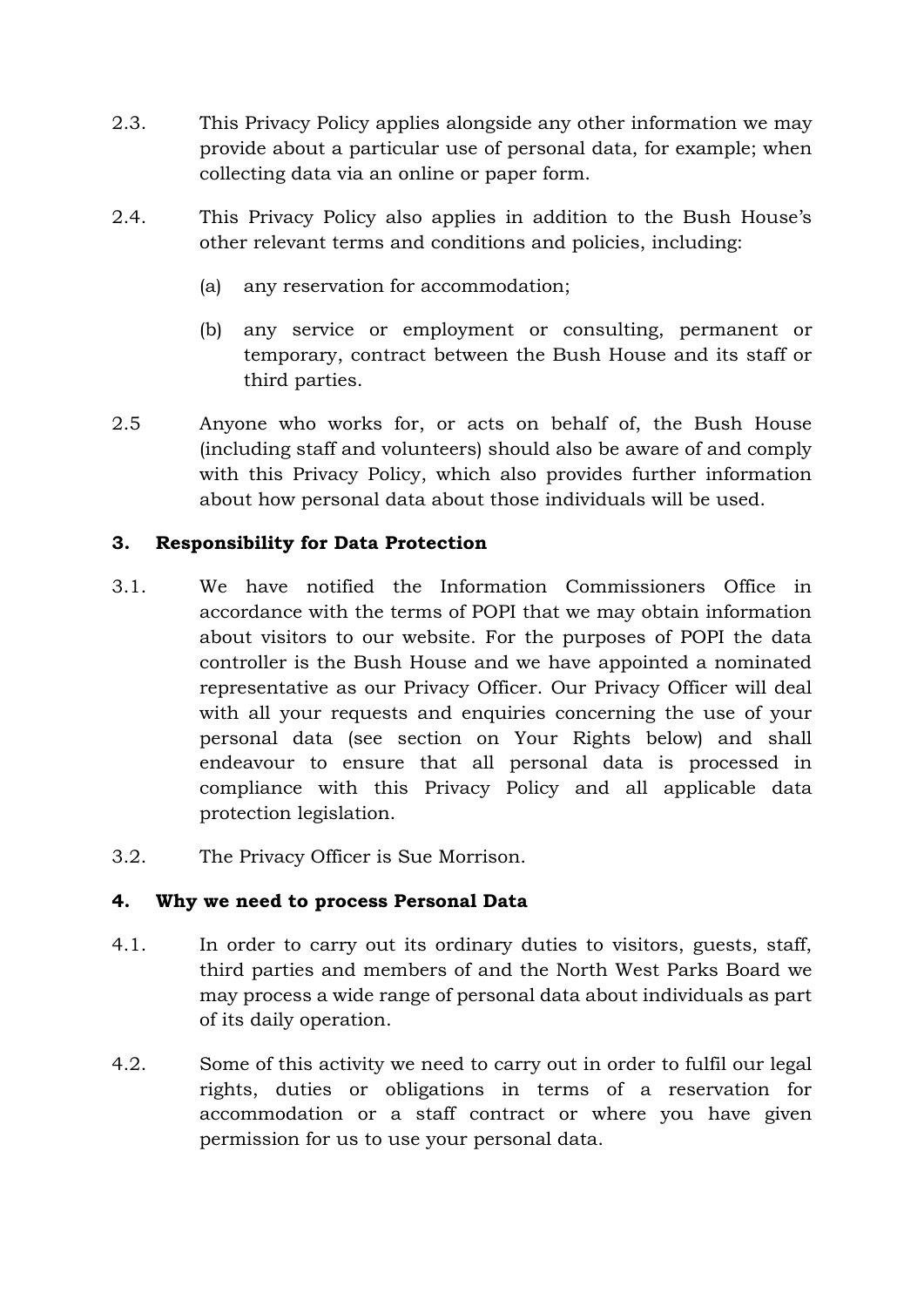- 4.3. Other uses of personal data will be made in in the good faith belief that such disclosure is necessary, to comply with a legal obligation, to protect and defend the right or property, to prevent or investigate possible wrongdoing in connection with or involving the Bush house, to protect the personal safety of other visitors, guests, employees and contractors or the public at large and to protect against legal liability.
- 4.4. We expect that the data collected may be used for any of the following:
	- a) to enable us to offer the accommodation and the "Big 5" experience at the Bush House;
	- b) To keep you informed and notify you about changes to our hospitality offering;
	- c) To enable you to participate interactively when you choose to do so;
	- d) To provide the appropriate care and support for our visitors and guests;
	- e) For the purposes of management planning, research and statistical analysis in an effort to improve our hospitality offering;
	- f) To enable relevant authorities to monitor the Bush House's performance and to intervene or assist with incidents as appropriate;
	- g) To make use of photographic images of guests in Bush House publications, on the Bush House's website and (where appropriate) on any of our social media channels;
	- l) For security purposes, including CCTV in accordance with the Bush House's security requirements;
	- m) To carry out or cooperate with any Bush House or external complaints, disciplinary or investigation process; and
	- n) Where otherwise reasonably necessary for our purposes, including to obtain appropriate professional advice and insurance for the Bush House.

#### **5. Types of Personal Data processed**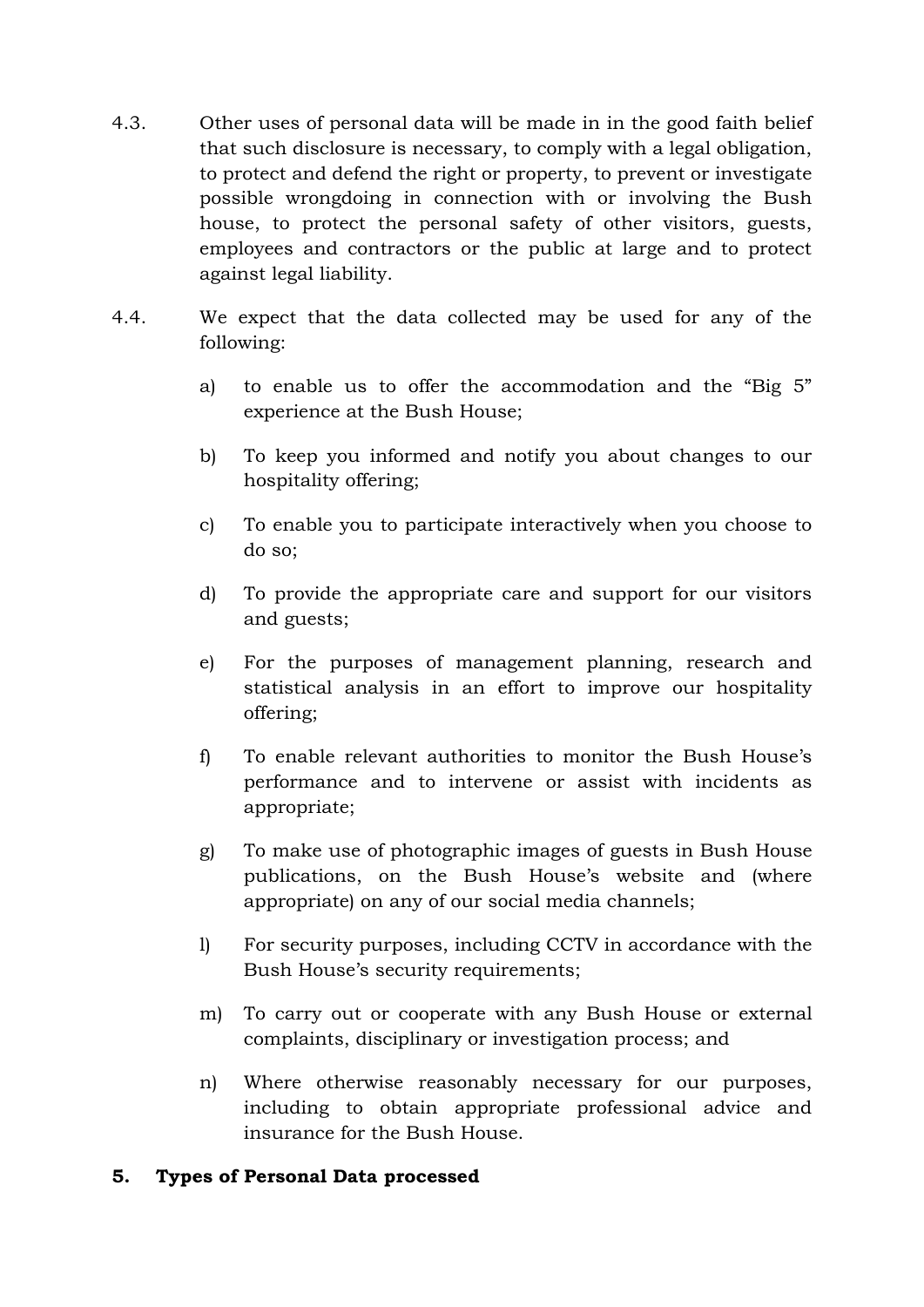This will include by way of example:

- 5.1. Names, addresses, telephone numbers, email addresses and other contact details;
- 5.2. Car details (about those who use our facilities);
- 5.3. Bank details and other financial information in respect of the payment of fees to the Bush House;
- 5.4. Where appropriate, information about individuals' health, and contact details for their next of kin and dietary requirements; and
- 5.5. Images of visitors or guests engaging in Bush House activities, and images captured by our CCTV system.
- 5.6. Information that your browser sends whenever you visit our website, when you access it through a mobile devise known as usage data.

## **6. How we collect Data**

- 6.1. Generally, we receive personal data from the individual directly. This may be via a form, or simply in the ordinary course of interaction or communication (such as email or written communications).
- 6.2. We may also collect information about your usage of our website(s) to improve our services available to you. This may include technical information including the IP (Internet Protocol) address used to connect your computer to the Internet, your login information, browser type and version, time zone setting, browser plug-in types and versions, operating system and platform and if you access our site by your mobile device, we may collect your unique phone identifier.
- 6.3. We also may collect data through our website. You may give us information about you by filling in forms or completing editable fields on our website. This includes information you submit on our website should you create a user profile, subscribe to our services and/or newsletters, participate in discussion boards or other forums, enter a competition, promotion or survey, and/or when you report a problem with our website. The information you give us may include your name, address, e-mail address, phone number, photograph, and/or such other information as you may give us from time to time.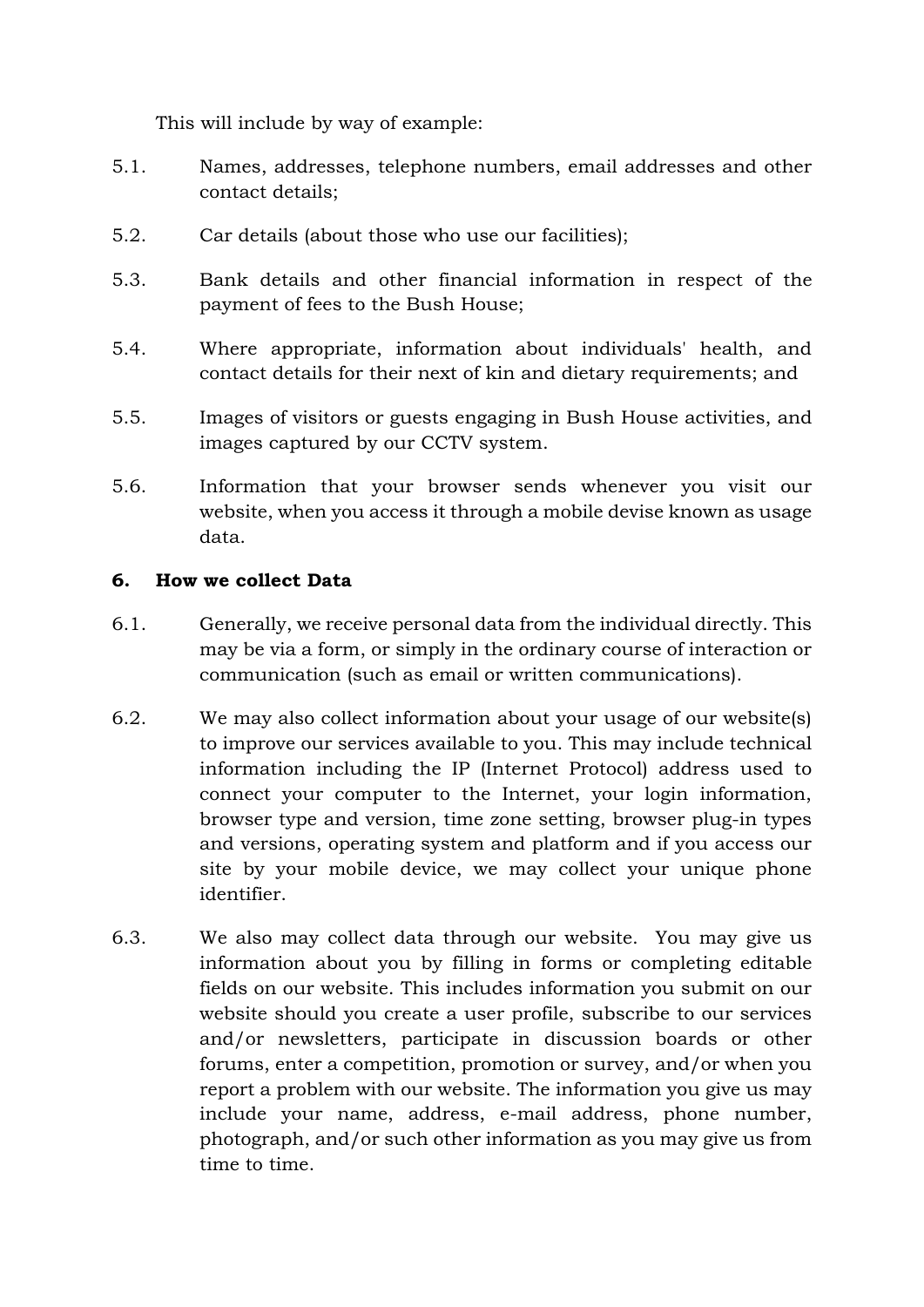6.4. However, in some cases personal data may be supplied by third parties (for example travel and marketing agents, another lodge in Madikwe Game Reserve, or other professionals or authorities working with that individual); or collected from a third party or publicly available resources (for example, if you post something on a Facebook page or Twitter page, or if we find out about one of your interaction with us through a story in the local newspaper, or if someone else tells us).

## **7. Who has access to Personal Data and with whom it may be shared**

- 7.1. Occasionally, we may need to share personal information relating to you with third parties, such as:
	- (a) professional advisers (lawyers and accountants) or relevant authorities (North West Parks Board).
	- (b) government authorities (conservation, health, police or the local authority); and
	- (c) appropriate regulatory bodies (POPI regulators and occupational health and safety inspectors).
- 7.2. We share certain data with other destination marketing organisations. The other organisations use this data for the purposes of ensuring that the hospitality offering we offer remains competitive, relevant and marketable. The data will be shared by the other organisation in a secure manner which only select members will be able to access. The other organisation agrees not to share the information with parties outside of its agreement with us, unless it is necessary for the purposes of complying with the other organisation's legal duties or is otherwise required by law, and agreed in writing in advance by us.
- 7.3. We share data with our bank, and other banks as necessary, for the purposes of hospitality fee payment arrangements.
- 7.4. Finally, in accordance with POPI, some of our processing activity is carried out on our behalf by third parties, such as IT systems, web developers or cloud storage providers. This is always subject to contractual assurances that personal data will be kept securely and only in accordance with our specific directions, and we take all appropriate measures to prevent unauthorised or unlawful access to it. As many of these processors operate globally, it may be necessary to transfer your information internationally. Use of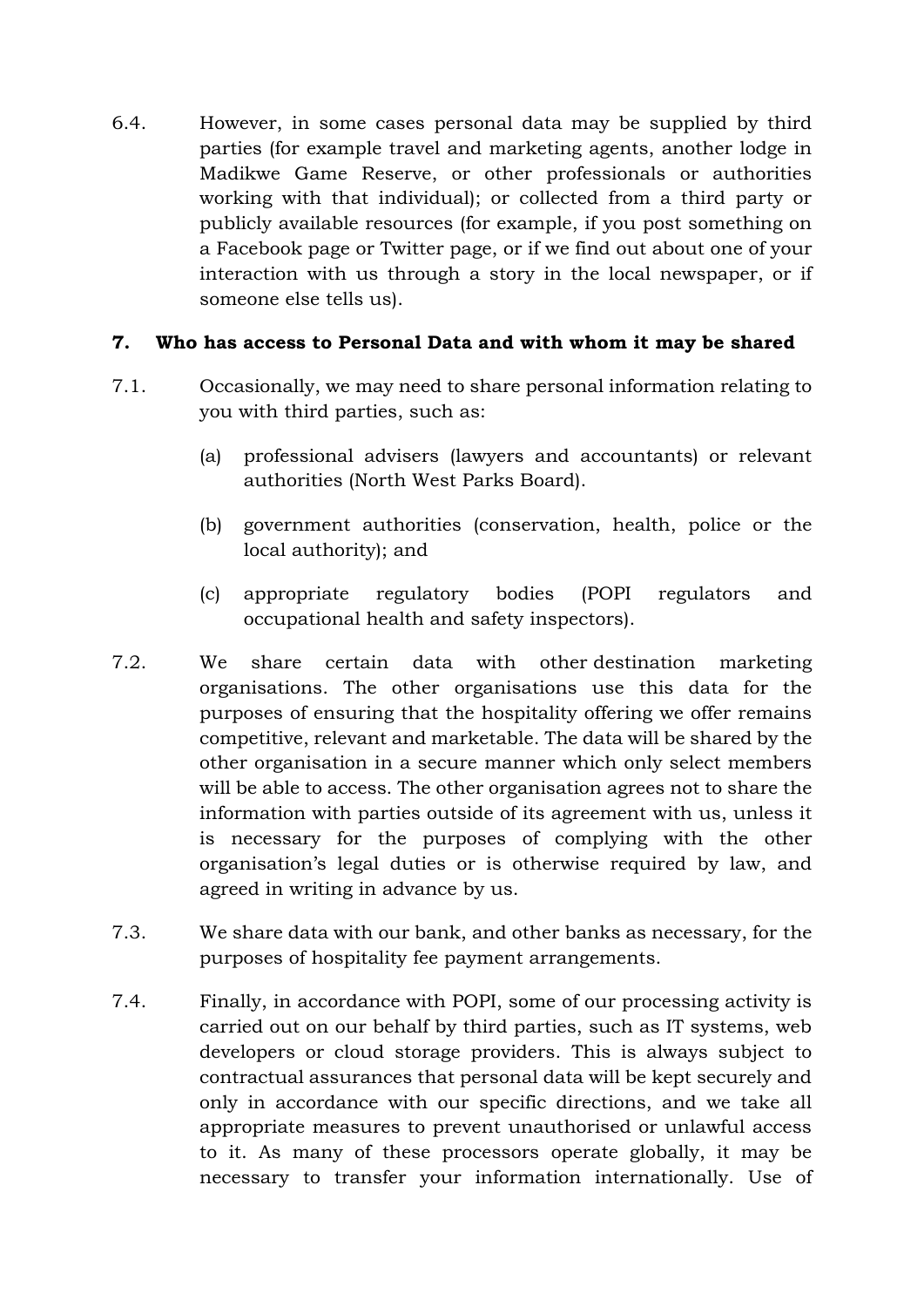personal data by such third parties is safeguarded by both international procedures and legal agreements to comply with the requirements of POPI.

7.5. We may also use third party service providers to monitor and analyse the use of our website.

## **8. How long we keep Personal Data**

8.1. We will retain personal data securely and only in line with how long it is necessary to keep for a legitimate and lawful reason. Typically, the legal recommendation for how long to keep staff and Bush House records is up to 7 years. However, incident reports and safeguarding files will need to be kept much longer, in accordance with specific legal requirements.

## **9. Your Rights**

- 9.1. Rights of access, etc.
	- a) Individuals have various rights under POPI to access and understand personal data about them held by us, and in some cases ask for it to be erased or amended or for Bush House to stop processing it, but subject to certain exemptions and limitations.
	- b) Any individual wishing to access or amend their personal data, or wishing it to be transferred to another person or organisation, should put their request in writing to the Privacy Officer.

#### **10. Whose Rights?**

- 10.1. The rights under POPI belong to the individual to whom the data relates. However, we will often rely on parental consent to process personal data relating to persons under the age of eighteen years old ("child") (if consent is required) unless, given the nature of the processing in question, and the child's age and understanding, it is more appropriate to rely on the child's consent.
- 10.2. Parents should be aware that in such situations they may not be consulted, depending on the interests of the child, the parents' rights at law or under their reservation contract, and all the circumstances but generally we shall not collect such information without the express consent of the parent or guardian.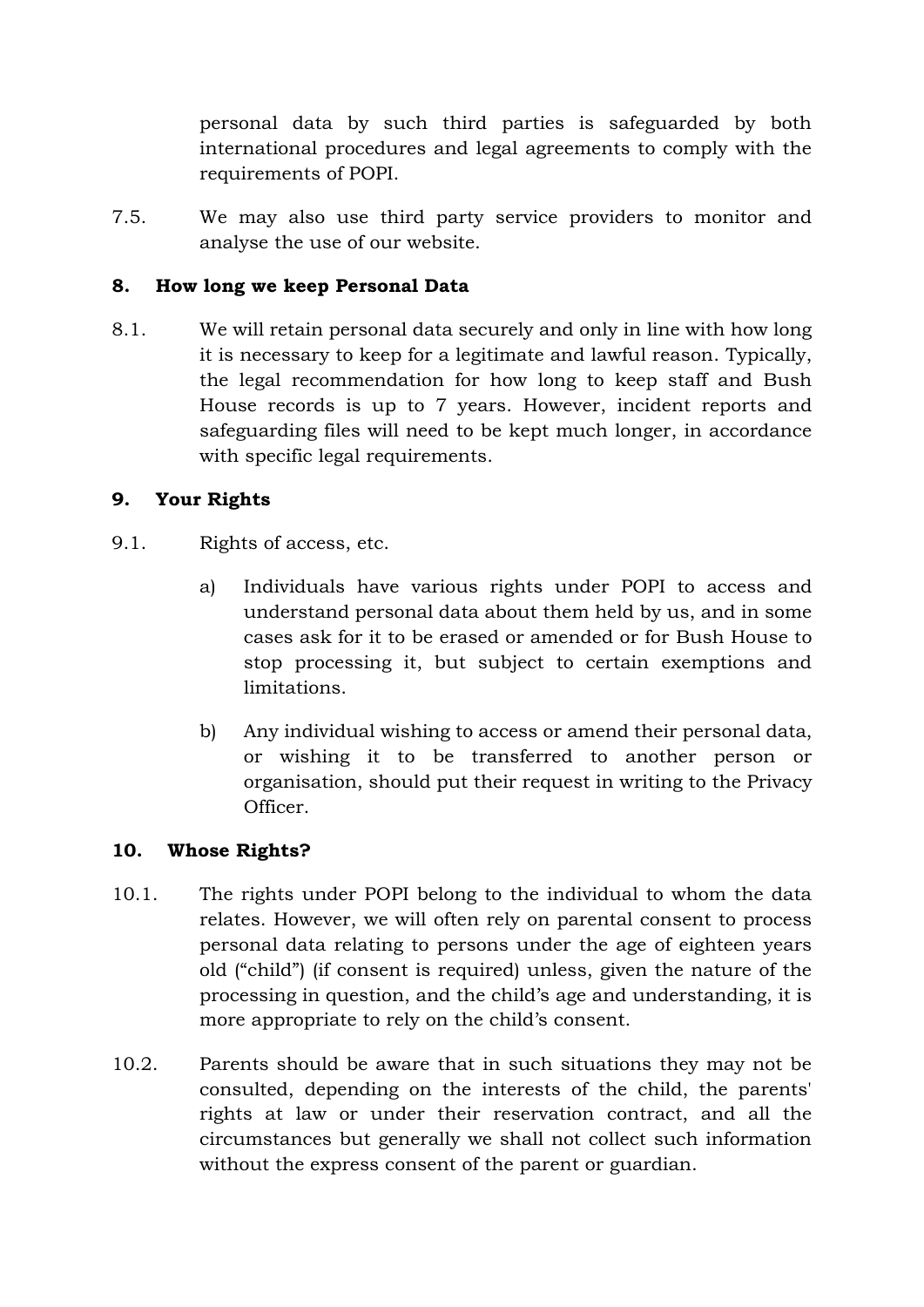10.3. Where you, as the parent or guardian, are aware that your child has provided us with personal data without your express consent directly or indirectly which allows them to share your child's information with us, please contact us. Should we become aware that we have collected information without consent we will either obtain consent where such is necessary or we will remove the information.

## **11. Data Accuracy and Security**

- 11.1. We will endeavour to ensure that all personal data held in relation to an individual is as current and accurate as possible.
- 11.2. An individual has the right to request that any inaccurate or out-ofdate information about them is erased or corrected (subject to certain exemptions and limitations under POPI): please see above for details of why we may need to process your data and who you may contact if you disagree.

## **12. Cookies**

- 12.1. A cookie is a string of information that is sent by a website and stored on your hard drive or temporarily in your computer's memory. We may employ cookie technology to help you move faster through our Site and to assist with the online application process. We may employ cookie technology to estimate our total audience size and traffic and to help us improve our Site's experience by measuring which site areas are of greatest interest to users.
- 12.2. You can turn off the ability to receive any of these cookies by adjusting the browser in your computer, but you should note that if you do so, this may materially affect the functionality of the Site and the information you can access through it.

# **13. This Privacy Policy**

13.1. We will update this Privacy Policy from time to time. Any substantial changes that affect your rights will be provided to you directly as far as is reasonably practicable.

# **14. Queries and Complaints**

14.1. Any comments or queries on this notice should be directed to the Privacy Officer.